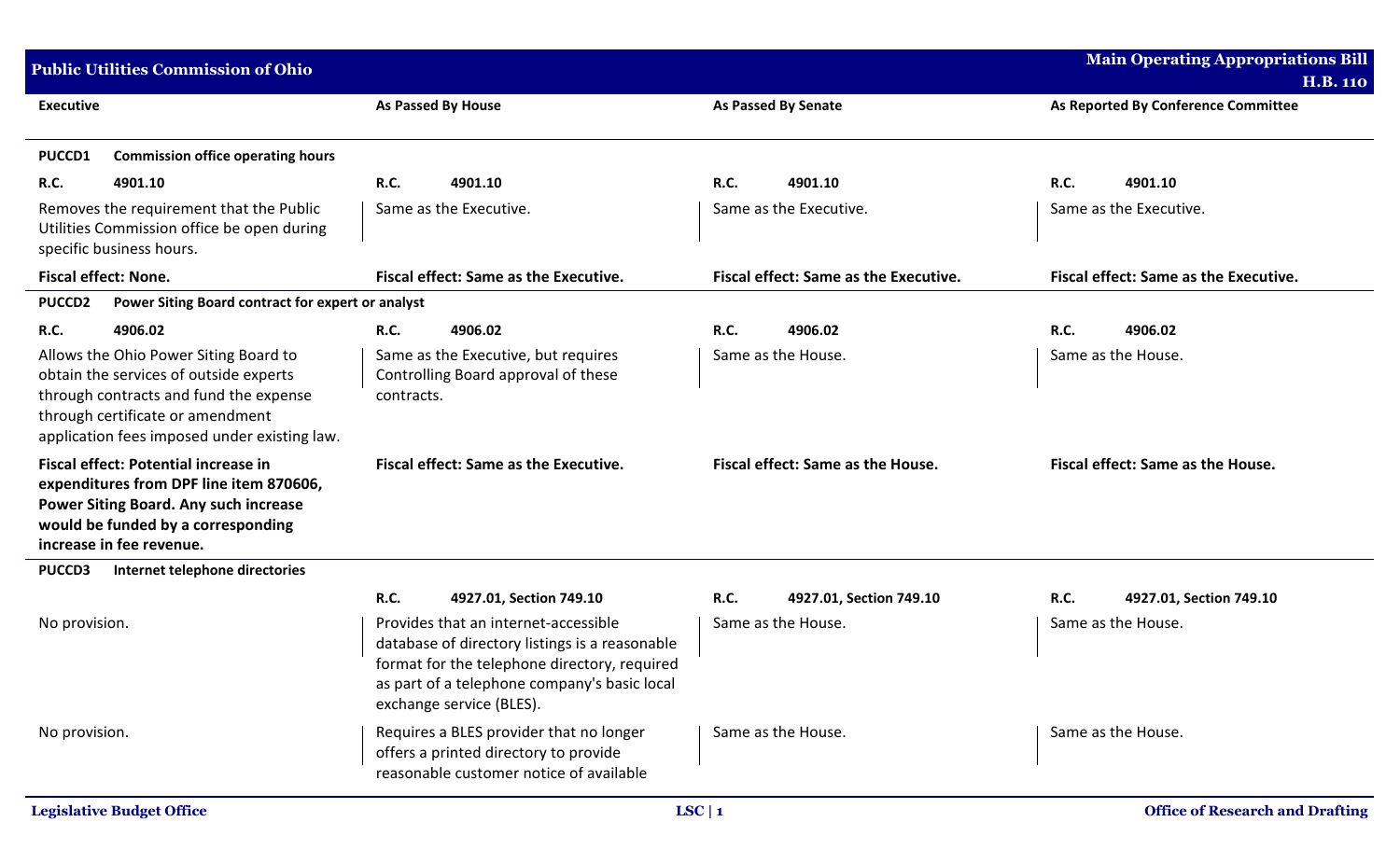| <b>Public Utilities Commission of Ohio</b> |                                          |                                   | <b>Main Operating Appropriations Bill</b><br><b>H.B. 110</b> |
|--------------------------------------------|------------------------------------------|-----------------------------------|--------------------------------------------------------------|
| <b>Executive</b>                           | <b>As Passed By House</b>                | <b>As Passed By Senate</b>        | As Reported By Conference Committee                          |
|                                            | options to obtain directory information. |                                   |                                                              |
|                                            | <b>Fiscal effect: None.</b>              | Fiscal effect: Same as the House. | Fiscal effect: Same as the House.                            |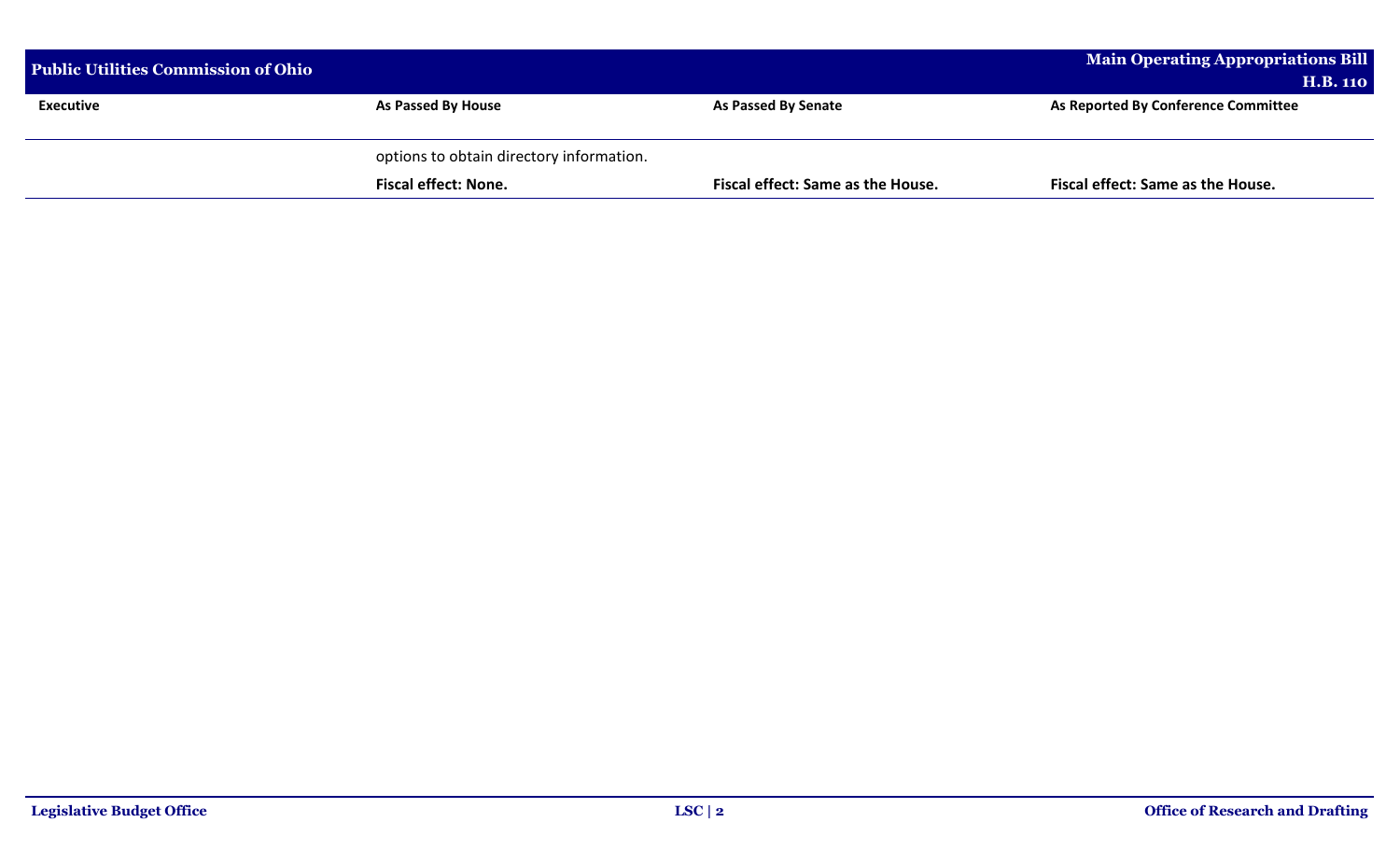| <b>Public Utilities Commission of Ohio</b>                                                                                                                                                                                                                           |                        |                            | <b>Main Operating Appropriations Bill</b><br><b>H.B. 110</b> |
|----------------------------------------------------------------------------------------------------------------------------------------------------------------------------------------------------------------------------------------------------------------------|------------------------|----------------------------|--------------------------------------------------------------|
| <b>Executive</b>                                                                                                                                                                                                                                                     | As Passed By House     | <b>As Passed By Senate</b> | As Reported By Conference Committee                          |
| <b>OBMCD40 Utility Radiological Safety Board assessments</b>                                                                                                                                                                                                         |                        |                            |                                                              |
| Section:<br>514.10                                                                                                                                                                                                                                                   | Section:<br>514.10     | 514.10<br>Section:         | 514.10<br>Section:                                           |
| Specifies the maximum amounts, unless the<br>agency and nuclear electric utility mutually<br>agree to a higher amount by contract, that<br>may be assessed against nuclear electric<br>utilities under RC 4937.05 (B) (2) and<br>deposited into the following funds: | Same as the Executive. | Same as the Executive.     | Same as the Executive.                                       |
| \$101,130 in each of FY 2022 and FY 2023 to<br>the Utility Radiological Safety Fund (Fund<br>4E40) used by the Department of<br>Agriculture;                                                                                                                         | Same as the Executive. | Same as the Executive.     | Same as the Executive.                                       |
| \$1,300,000 in each of FY 2022 and FY 2023<br>to the Radiation Emergency Response Fund<br>(Fund 6100) used by the Department of<br>Health;                                                                                                                           | Same as the Executive. | Same as the Executive.     | Same as the Executive.                                       |
| \$325,370 in FY 2022 and \$332,287 in FY<br>2023 to the ER Radiological Safety Fund<br>(Fund 6440) used by the Environmental<br>Protection Agency; and                                                                                                               | Same as the Executive. | Same as the Executive.     | Same as the Executive.                                       |
| \$1,368,624 in FY 2022 and \$1,378,304 in FY<br>2023 to the Emergency Response Plan Fund<br>(Fund 6570) used by the Department of<br>Public Safety.                                                                                                                  | Same as the Executive. | Same as the Executive.     | Same as the Executive.                                       |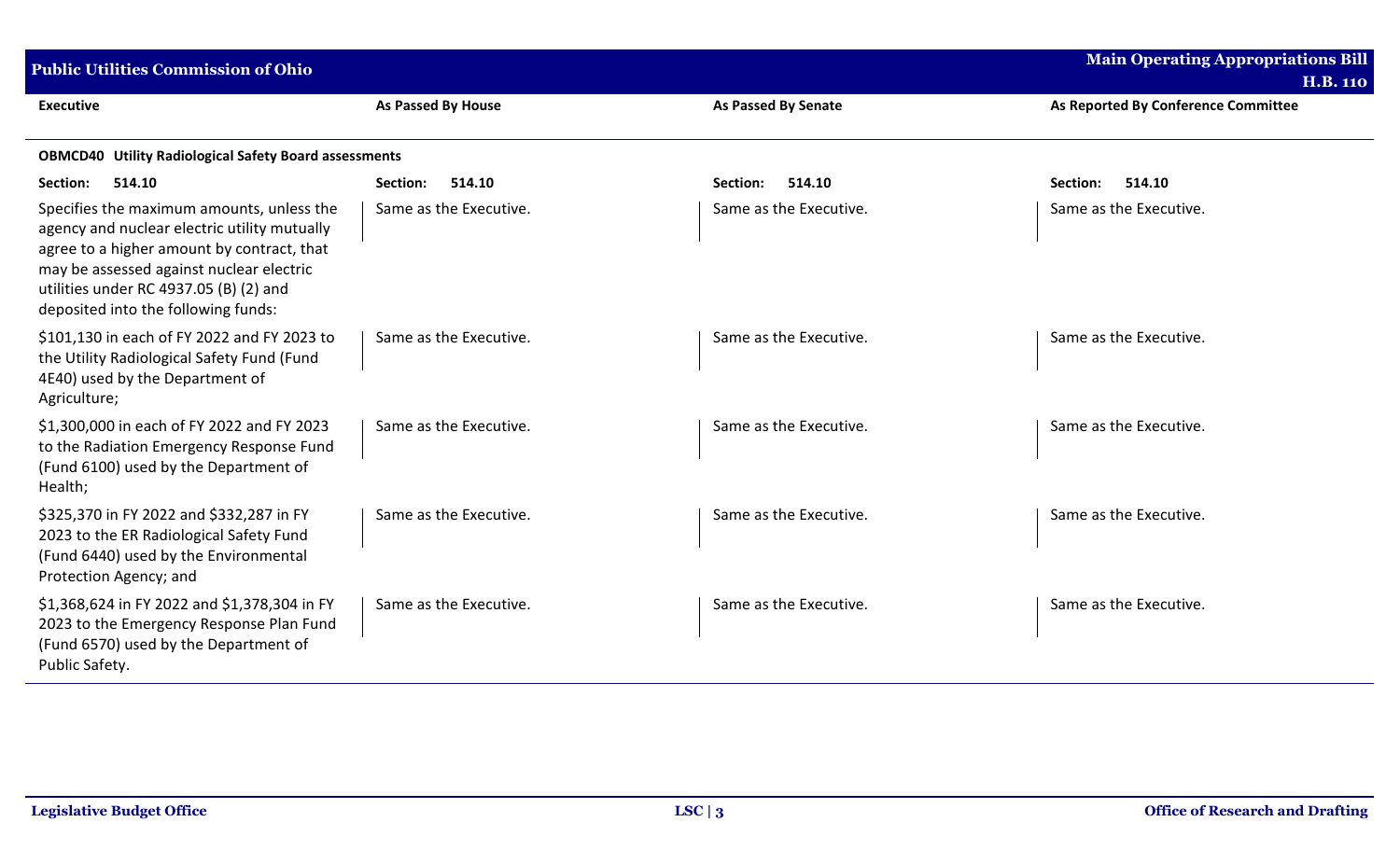| <b>Public Utilities Commission of Ohio</b> |                                                                                                                                                                                                                                                                                                                                                                                                                                                                                                                                                                                                      |                                                                                                                                                                                                                                                                                                                                                                                                                                         | <b>Main Operating Appropriations Bill</b><br><b>H.B. 110</b>                                                                                                                                                                                                                                                                                                                                                                                                                               |
|--------------------------------------------|------------------------------------------------------------------------------------------------------------------------------------------------------------------------------------------------------------------------------------------------------------------------------------------------------------------------------------------------------------------------------------------------------------------------------------------------------------------------------------------------------------------------------------------------------------------------------------------------------|-----------------------------------------------------------------------------------------------------------------------------------------------------------------------------------------------------------------------------------------------------------------------------------------------------------------------------------------------------------------------------------------------------------------------------------------|--------------------------------------------------------------------------------------------------------------------------------------------------------------------------------------------------------------------------------------------------------------------------------------------------------------------------------------------------------------------------------------------------------------------------------------------------------------------------------------------|
| <b>Executive</b>                           | <b>As Passed By House</b>                                                                                                                                                                                                                                                                                                                                                                                                                                                                                                                                                                            | As Passed By Senate                                                                                                                                                                                                                                                                                                                                                                                                                     | As Reported By Conference Committee                                                                                                                                                                                                                                                                                                                                                                                                                                                        |
| DEVCD40                                    | <b>Ohio Residential Broadband Expansion Grant Program</b>                                                                                                                                                                                                                                                                                                                                                                                                                                                                                                                                            |                                                                                                                                                                                                                                                                                                                                                                                                                                         |                                                                                                                                                                                                                                                                                                                                                                                                                                                                                            |
|                                            | <b>R.C.</b><br>122.401, 122.40, 122.403 through<br>122.4077; 133.13, 188.01 through<br>188.30; 303.251, 505.881, and<br>727.01; 4926.01 through 4926.60                                                                                                                                                                                                                                                                                                                                                                                                                                              | <b>R.C.</b><br>122.403, 122.404 (repealed)                                                                                                                                                                                                                                                                                                                                                                                              | <b>R.C.</b><br>122.403, 122.404 (repealed)                                                                                                                                                                                                                                                                                                                                                                                                                                                 |
| No provision.                              | Does the following to address broadband<br>expansion and infrastructure (these<br>provisions are identical to those in H.B. 2 of<br>the 134th G.A., As Passed by the House. See<br>the LSC Bill Analysis for more details of these<br>provisions at<br>https://www.legislature.ohio.gov/legislation/<br>legislation-documents?id=GA134-HB-2).                                                                                                                                                                                                                                                        | Replaces the House provisions with a<br>provision that makes the following changes<br>to H.B. 2, which was enacted on May 5, 2021<br>and became effective May 17, 2021:                                                                                                                                                                                                                                                                 | Same as the Senate, but with the following<br>changes:                                                                                                                                                                                                                                                                                                                                                                                                                                     |
| (1) No provision.                          | (1) Creates the Ohio Residential Broadband<br>Expansion Grant Program and the five-<br>member Ohio Broadband Expansion<br>Program Authority to award program grants<br>to fund the construction of broadband<br>projects in unserved areas of the state.<br>Specifies that members of the Authority are<br>to receive a monthly stipend in an amount<br>that will qualify each member for one year<br>of retirement service credit under OPERS for<br>each year of the member's term. Allows up<br>to two members of the Authority to attend<br>meetings electronically under certain<br>conditions. | (1) Replaces the House provision with<br>provisions eliminating: (A) the monthly<br>stipend and Ohio Public Employees<br>Retirement System (OPERS) service credit<br>for the members of the Broadband<br>Expansion Program Authority and (B) the<br>ability for up to two Authority members at a<br>time to attend meetings electronically.<br>(Members will receive reimbursements for<br>their actual expenses under continuing law.) | (1) Replaces the Senate provision with one<br>that (A) modifies the current law (H.B. 2)<br>requirement that members receive a<br>monthly stipend and OPERS service credit,<br>by limiting that requirement to the January<br>1, 2022, through December 31, 2025, period<br>only and (B) clarifies that reimbursements<br>and stipends that are to be paid by DEV<br>include meals and expenses and the<br>required stipends for the January 1, 2022,<br>through December 31, 2025 period. |
| (2) No provision.                          | (2) Requires DEV to adopt rules for the grant<br>program including rules for an application<br>form and application procedures and                                                                                                                                                                                                                                                                                                                                                                                                                                                                   | (2) No provision.                                                                                                                                                                                                                                                                                                                                                                                                                       | (2) No provision.                                                                                                                                                                                                                                                                                                                                                                                                                                                                          |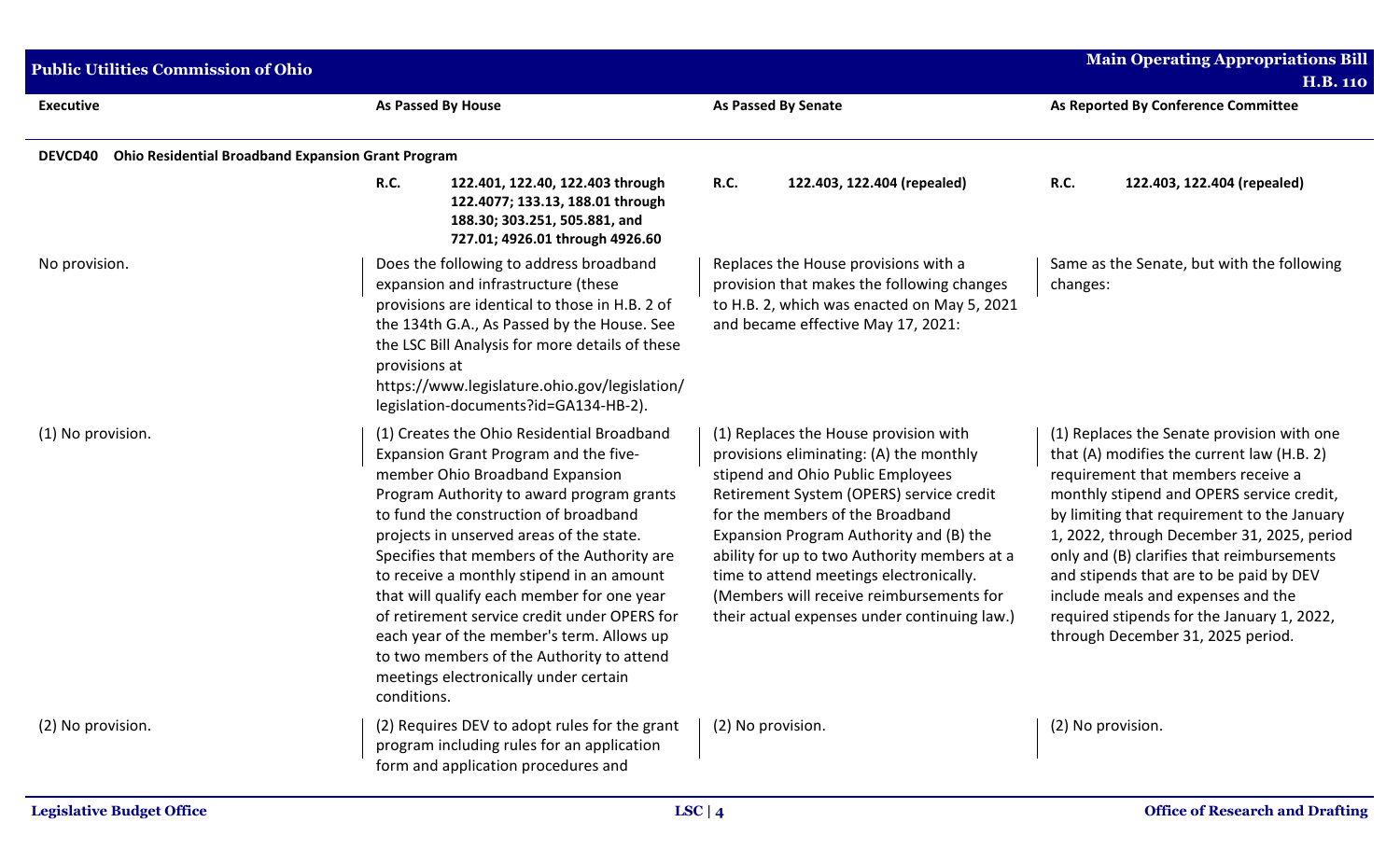| <b>Public Utilities Commission of Ohio</b> |                                                                                                                                                                                                                                                                                                                                                                         |                            | <b>Main Operating Appropriations Bill</b><br><b>H.B. 110</b> |  |
|--------------------------------------------|-------------------------------------------------------------------------------------------------------------------------------------------------------------------------------------------------------------------------------------------------------------------------------------------------------------------------------------------------------------------------|----------------------------|--------------------------------------------------------------|--|
| <b>Executive</b>                           | As Passed By House                                                                                                                                                                                                                                                                                                                                                      | <b>As Passed By Senate</b> | As Reported By Conference Committee                          |  |
|                                            | procedures for periodic program grant<br>disbursements. Requires DEV, in<br>consultation with the Authority, to establish<br>a weighted scoring system to evaluate and<br>select applications for program grants and<br>make it available on its website.                                                                                                               |                            |                                                              |  |
| (3) No provision.                          | (3) Requires DEV to publish certain grant<br>program and application information on its<br>website. Requires DEV to accept, receive,<br>and review applications for program grants<br>and send completed applications to the<br>Authority for review and award of program<br>grant money for eligible projects.                                                         | (3) No provision.          | (3) No provision.                                            |  |
| (4) No provision.                          | (4) Requires up to 30% of the program grant<br>to be disbursed before project construction<br>begins, up to 60% of the program grant to<br>be disbursed periodically over the course of<br>the project construction according to DEV<br>rules, and the remaining portion to be<br>disbursed not later than 60 days after<br>notification that construction is complete. | (4) No provision.          | (4) No provision.                                            |  |
| (5) No provision.                          | (5) Requires a broadband provider to<br>construct last mile broadband infrastructure<br>after receiving a program grant award.                                                                                                                                                                                                                                          | (5) No provision.          | (5) No provision.                                            |  |
| (6) No provision.                          | (6) Permits a board of county<br>commissioners, by resolution, to request<br>DEV to solicit applications from broadband<br>providers for program grants for eligible<br>projects in the municipal corporations and<br>townships of the county.                                                                                                                          | $(6)$ No provision.        | (6) No provision.                                            |  |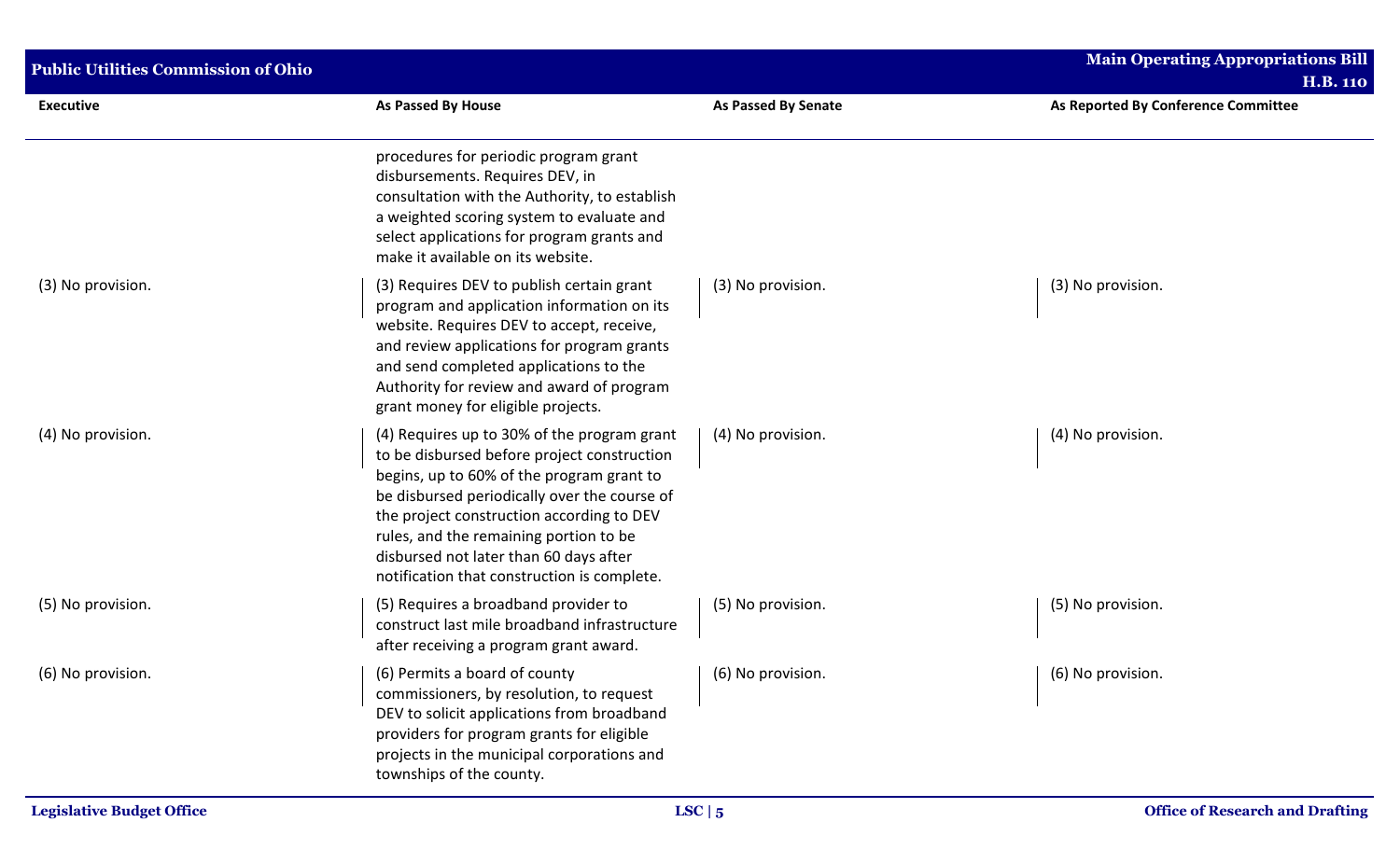| <b>Public Utilities Commission of Ohio</b> |                                                                                                                                                                                                                                                                                                                                          |                            | <b>Main Operating Appropriations Bill</b><br><b>H.B. 110</b> |  |
|--------------------------------------------|------------------------------------------------------------------------------------------------------------------------------------------------------------------------------------------------------------------------------------------------------------------------------------------------------------------------------------------|----------------------------|--------------------------------------------------------------|--|
| <b>Executive</b>                           | As Passed By House                                                                                                                                                                                                                                                                                                                       | <b>As Passed By Senate</b> | As Reported By Conference Committee                          |  |
| (7) No provision.                          | (7) Permits a challenging provider to<br>challenge, in writing, all or part of a<br>completed application for a program grant<br>not later than 65 days (or longer if an<br>extension is granted) after the close of the<br>submission period (or extension period).                                                                     | (7) No provision.          | (7) No provision.                                            |  |
| (8) No provision.                          | (8) Permits a broadband provider to enter<br>into an arrangement to designate video<br>service provider fees remitted by the<br>provider for contribution towards an eligible<br>project's broadband funding gap under<br>certain circumstances.                                                                                         | (8) No provision.          | (8) No provision.                                            |  |
| (9) No provision.                          | (9) Permits a municipal corporation, county,<br>or township to fund a portion of the<br>broadband funding gap for an eligible<br>project through a property tax assessment<br>made by the municipal corporation, county,<br>or township.                                                                                                 | (9) No provision.          | (9) No provision.                                            |  |
| (10) No provision.                         | (10) Permits DEV to withhold payments for<br>failure to meet at least the minimum<br>broadband service speeds required under<br>the bill until the speeds are achieved.<br>Permits DEV to require the broadband<br>provider to refund state and local<br>government funds if the provider fails to<br>cure the identified noncompliance. | (10) No provision.         | (10) No provision.                                           |  |
| (11) No provision.                         | (11) Requires each broadband provider that<br>receives a program grant to submit progress<br>and certain other reports.                                                                                                                                                                                                                  | (11) No provision.         | (11) No provision.                                           |  |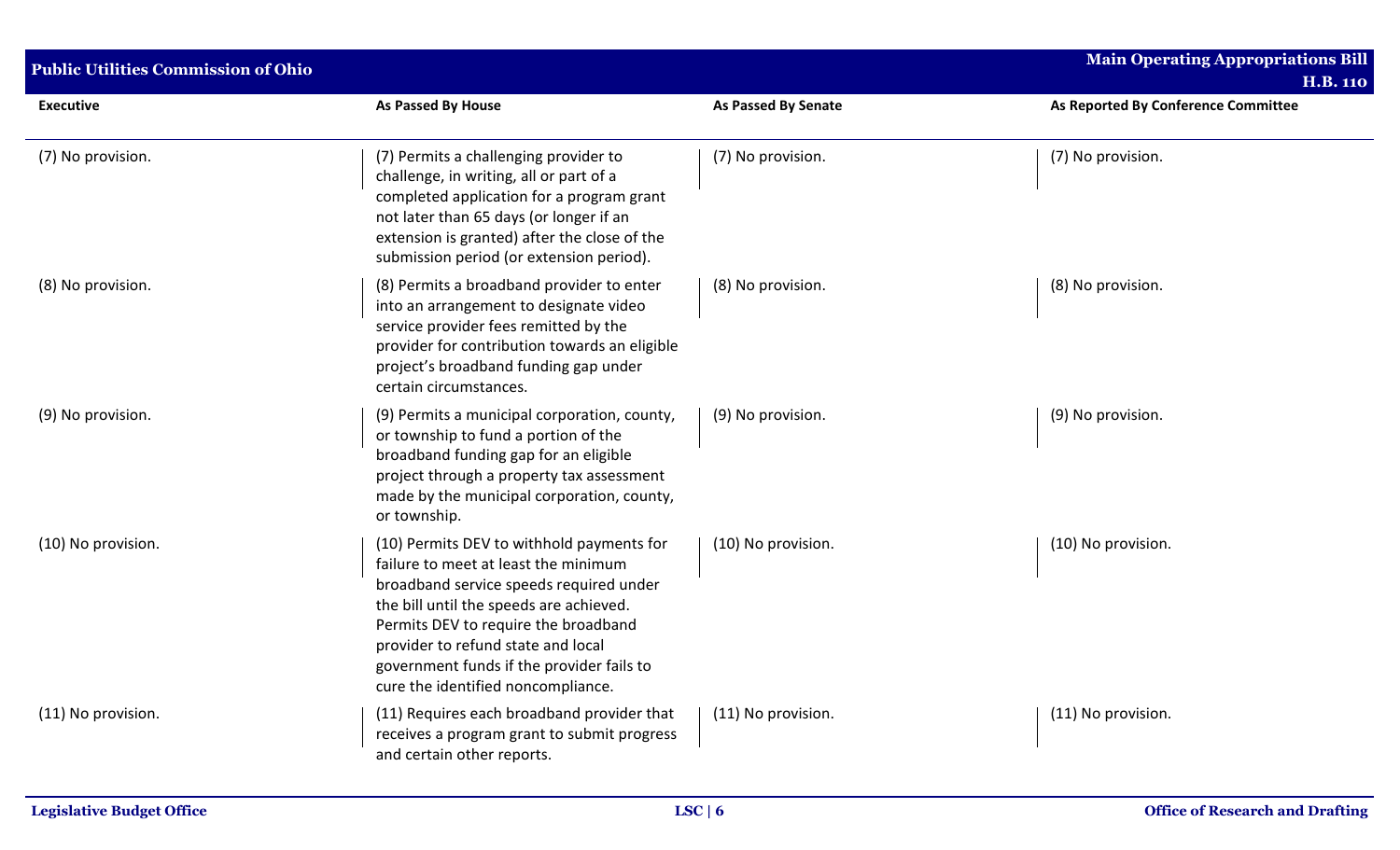| <b>Public Utilities Commission of Ohio</b> |                                                                                                                                                                                                                                                                                                                                                                                                 |                                                                                                                                                                                                                                                                                  | <b>Main Operating Appropriations Bill</b><br><b>H.B. 110</b>                                                                                                                                                        |  |
|--------------------------------------------|-------------------------------------------------------------------------------------------------------------------------------------------------------------------------------------------------------------------------------------------------------------------------------------------------------------------------------------------------------------------------------------------------|----------------------------------------------------------------------------------------------------------------------------------------------------------------------------------------------------------------------------------------------------------------------------------|---------------------------------------------------------------------------------------------------------------------------------------------------------------------------------------------------------------------|--|
| <b>Executive</b>                           | As Passed By House                                                                                                                                                                                                                                                                                                                                                                              | <b>As Passed By Senate</b>                                                                                                                                                                                                                                                       | As Reported By Conference Committee                                                                                                                                                                                 |  |
| (12) No provision.                         | (12) Requires the Authority to complete an<br>annual report that evaluates the grant<br>program's success on DEV's website and to<br>provide the report to the Governor and the<br>General Assembly by December 1 each year.                                                                                                                                                                    | (12) No provision.                                                                                                                                                                                                                                                               | (12) No provision.                                                                                                                                                                                                  |  |
| (13) No provision.                         | (13) Expands the use of electric cooperative<br>easements for the provision of broadband<br>service and creates a process for addressing<br>damages to servient estates (land burdened<br>by an easement).                                                                                                                                                                                      | (13) No provision.                                                                                                                                                                                                                                                               | (13) No provision.                                                                                                                                                                                                  |  |
| (14) No provision.                         | (14) Establishes a process for granting<br>broadband providers, telecommunication<br>service providers, video service providers,<br>and wireless service providers access to<br>electric cooperatives pole facilities through<br>pole attachments.                                                                                                                                              | (14) No provision.                                                                                                                                                                                                                                                               | (14) No provision.                                                                                                                                                                                                  |  |
|                                            | Fiscal effect: The bill appropriates \$170.0<br>million in FY 2022 and \$20.0 million in FY<br>2023 under DPF Ohio Residential<br><b>Broadband Expansion Grant Program Fund</b><br>(Fund 5XU0) line item 195567, Residential<br><b>Broadband Expansion Grants, to awards</b><br>grants under the Ohio Residential<br><b>Broadband Expansion Grant Program. See</b><br>also DEVCD41 and OBMCD39. | Fiscal effect: The Senate bill removes the<br>appropriations for the program contained<br>in the House version. The Senate bill also<br>reduces administrative costs by eliminating<br>the stipends for the members of the Ohio<br><b>Broadband Expansion Program Authority.</b> | Fiscal effect: The bill provides \$230.0<br>million in FY 2022 and \$20.0 million in FY<br>2023 for the program under Fund 5GTO line<br>item 195550, Broadband Development<br>Grants. See also DEVCD41 and OBMCD69. |  |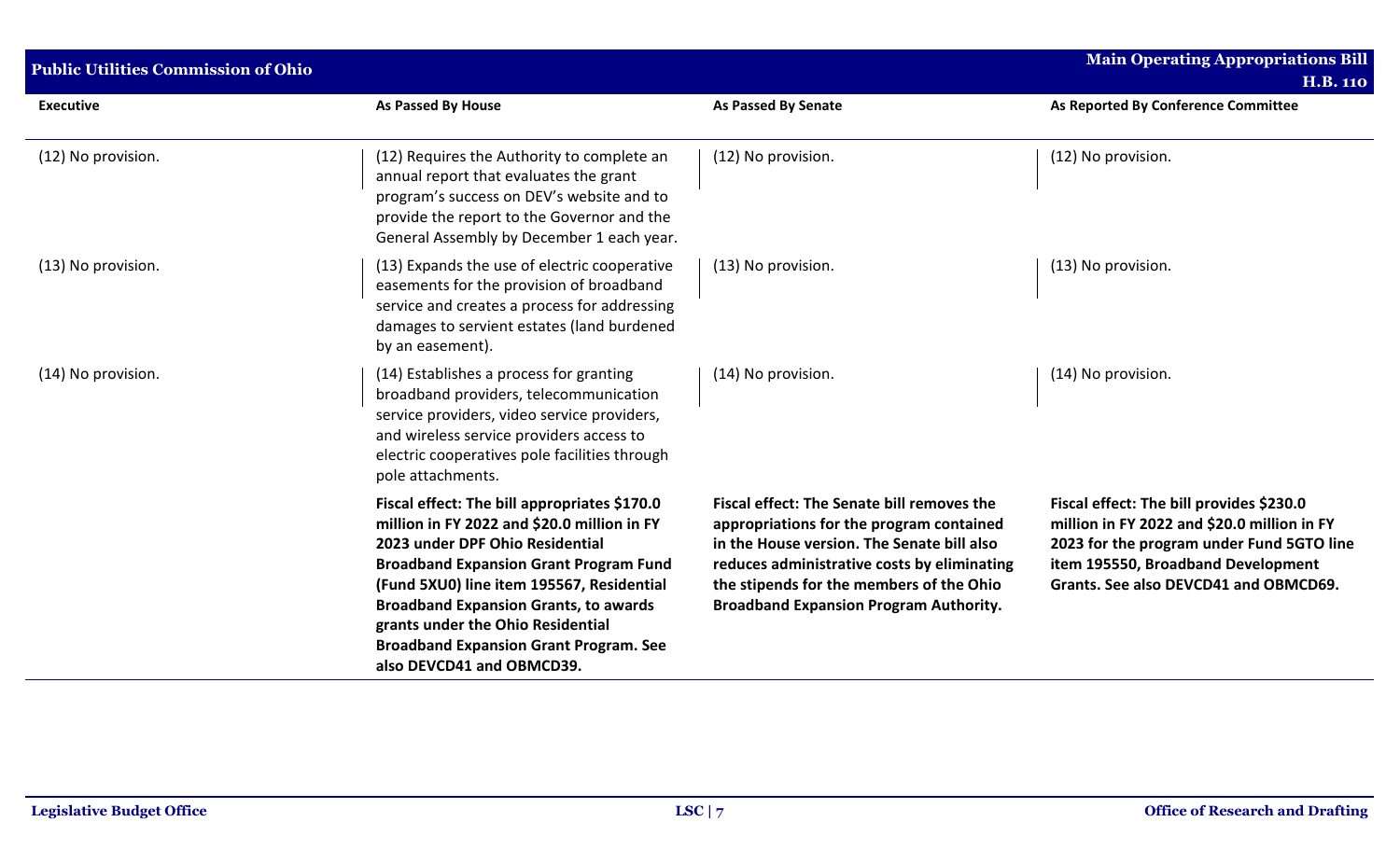| <b>Public Utilities Commission of Ohio</b>                |                                                                                                                                                           | <b>Main Operating Appropriations Bill</b><br><b>H.B. 110</b> |                                     |
|-----------------------------------------------------------|-----------------------------------------------------------------------------------------------------------------------------------------------------------|--------------------------------------------------------------|-------------------------------------|
| <b>Executive</b>                                          | As Passed By House                                                                                                                                        | <b>As Passed By Senate</b>                                   | As Reported By Conference Committee |
| <b>Property Taxes and Transfer Fees</b><br><b>TAXCD50</b> | Property tax exemption for qualified energy projects                                                                                                      |                                                              |                                     |
|                                                           | 5727.75<br><b>R.C.</b>                                                                                                                                    | <b>R.C.</b><br>5727.75                                       | 5727.75<br>R.C.                     |
| No provision.                                             | Extends, by two years, the deadline by which<br>the owner or lessee of a qualified renewable<br>energy project may apply for a property tax<br>exemption. | Same as the House.                                           | Same as the House.                  |